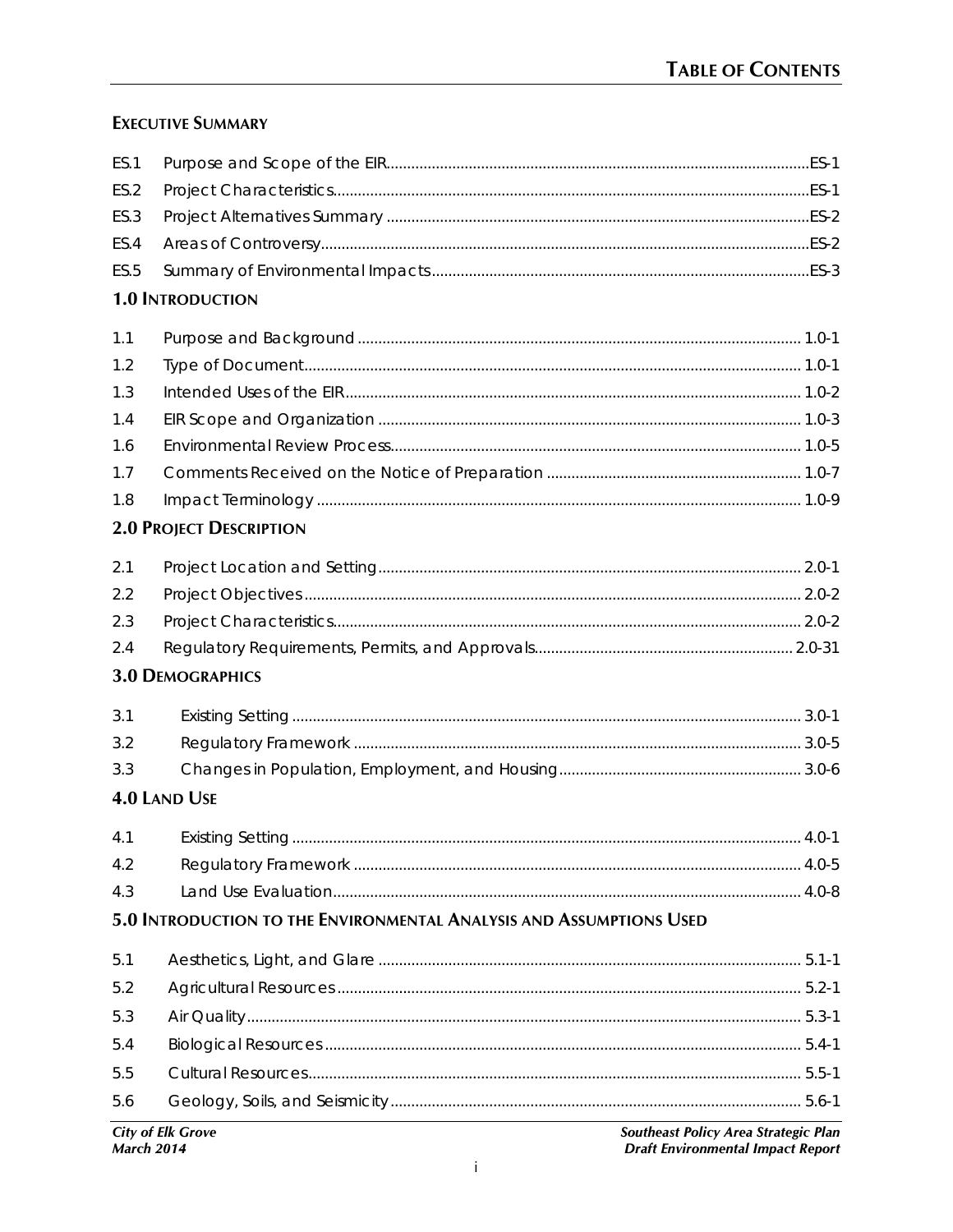| 5.8  |  |
|------|--|
| 5.9  |  |
| 5.10 |  |
| 5.11 |  |
|      |  |
|      |  |

### **6.0 OTHER CEQA CONSIDERATIONS**

# **7.0 PROJECT ALTERNATIVES**

| 7.2 |  |
|-----|--|
|     |  |
| 7.4 |  |
|     |  |
|     |  |

### **8.0 REPORT PREPARATION**

#### **APPENDICES**

| Appendix A | <b>NOP</b>                            |
|------------|---------------------------------------|
| Appendix B | <b>NOP Comment Letters</b>            |
| Appendix C | Air Quality Model Outputs             |
| Appendix C | <b>Biological Resources</b>           |
| Appendix E | <b>GHG Model Outputs</b>              |
| Appendix F | Drainage Study                        |
| Appendix G | Noise Study                           |
| Appendix H | <b>Water Supply Assessment</b>        |
| Appendix I | Master Water Plan                     |
| Appendix J | Sewer Study                           |
| Appendix K | <b>Transportation Impact Analysis</b> |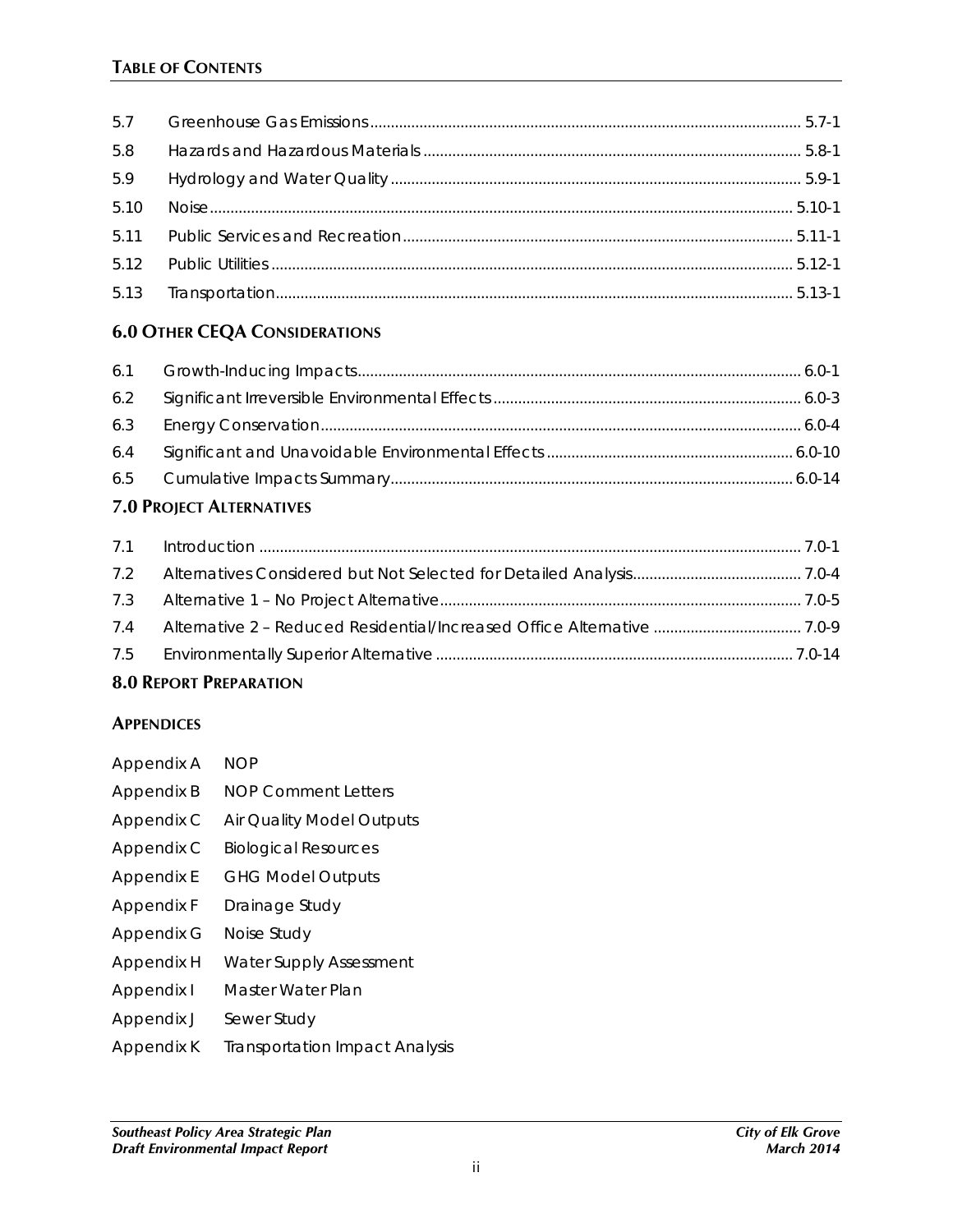## **TABLES**

| Table ES-1   |                                                                                   |  |
|--------------|-----------------------------------------------------------------------------------|--|
| Table 1.0-1  |                                                                                   |  |
| Table 2.0-1  | Proposed Special Planning Area Land Uses and Approximate Acreage 2.0-12           |  |
| Table 2.0-2  |                                                                                   |  |
| Table 3.0-1  |                                                                                   |  |
| Table 3.0-2  |                                                                                   |  |
| Table 3.0-3  |                                                                                   |  |
| Table 3.0-4  | SACOG Jobs-to-Housing Ratio for Elk Grove and Sacramento County, 2008 3.0-5       |  |
| Table 3.0-5  | Proposed Project Housing and Population Generation Projections 3.0-6              |  |
| Table 3.0-6  |                                                                                   |  |
| Table 5.0-1  |                                                                                   |  |
| Table 5.2-1  |                                                                                   |  |
| Table 5.2-2  |                                                                                   |  |
| Table 5.2-3  | Acres of Important Farmlands - Sacramento County (2000 to 2010)  5.2-5            |  |
| Table 5.2-4  | On-Site Soil Capability Classification and Storie Index Rating  5.2-6             |  |
| Table 5.2-6  |                                                                                   |  |
| Table 5.3-1  | Criteria Air Pollutants Summary of Common Sources and Effects 5.3-3               |  |
| Table 5.3-2  | Ambient Air Quality Monitoring Data for the City of Elk Grove 5.3-6               |  |
| Table 5.3-3  |                                                                                   |  |
| Table 5.3-4  | National and California Ambient Air Quality Attainment Status for Sacramento      |  |
|              |                                                                                   |  |
| Table 5.3-5  |                                                                                   |  |
| Table 5.3-6  | Unmitigated Long-Term Operational Emissions - Project Area Buildout  5.3-13       |  |
| Table 5.3-7  | Unmitigated Construction-Related Criteria Pollutant and Precursor Emissions - One |  |
|              |                                                                                   |  |
| Table 5.3-8  | Mitigated Construction-Related Criteria Pollutant and Precursor Emissions - One   |  |
|              |                                                                                   |  |
| Table 5.3-9  | Long-Term Operational Emissions Accounting for Efficient Land Use - Project Area  |  |
|              |                                                                                   |  |
| Table 5.4-2  | Special-Status Plant Species (and Associated Habitat) with the Potential to Occur |  |
|              |                                                                                   |  |
| Table 5.6-1  | Comparison of Richter Magnitude and Modified Mercalli Intensity5.6-2              |  |
| Table 5.6-2  |                                                                                   |  |
| Table 5.6-3  |                                                                                   |  |
| Table 5.7-1  |                                                                                   |  |
| Table 5.7-2  |                                                                                   |  |
| Table 5.7-3  |                                                                                   |  |
| Table 5.7-4  | Plan<br>Community-Wide GHG Reductions-<br>Action<br>Climate                       |  |
|              |                                                                                   |  |
| Table 5.7-5  | Construction-Related Greenhouse Gas Emissions - Metric Tons per Year  5.7-18      |  |
| Table 5.7-6  | Greenhouse Gas Emissions Under<br>BAU<br>Operations<br>Operational                |  |
|              |                                                                                   |  |
| Table 5.7-7  |                                                                                   |  |
| Table 5.7-8  |                                                                                   |  |
| Table 5.8-1  |                                                                                   |  |
| Table 5.8-2  |                                                                                   |  |
| Table 5.9-1  |                                                                                   |  |
| Table 5.10-1 |                                                                                   |  |
| Table 5.10-2 | Federal Interagency Committee on Noise Recommended Criteria for Evaluation        |  |
|              |                                                                                   |  |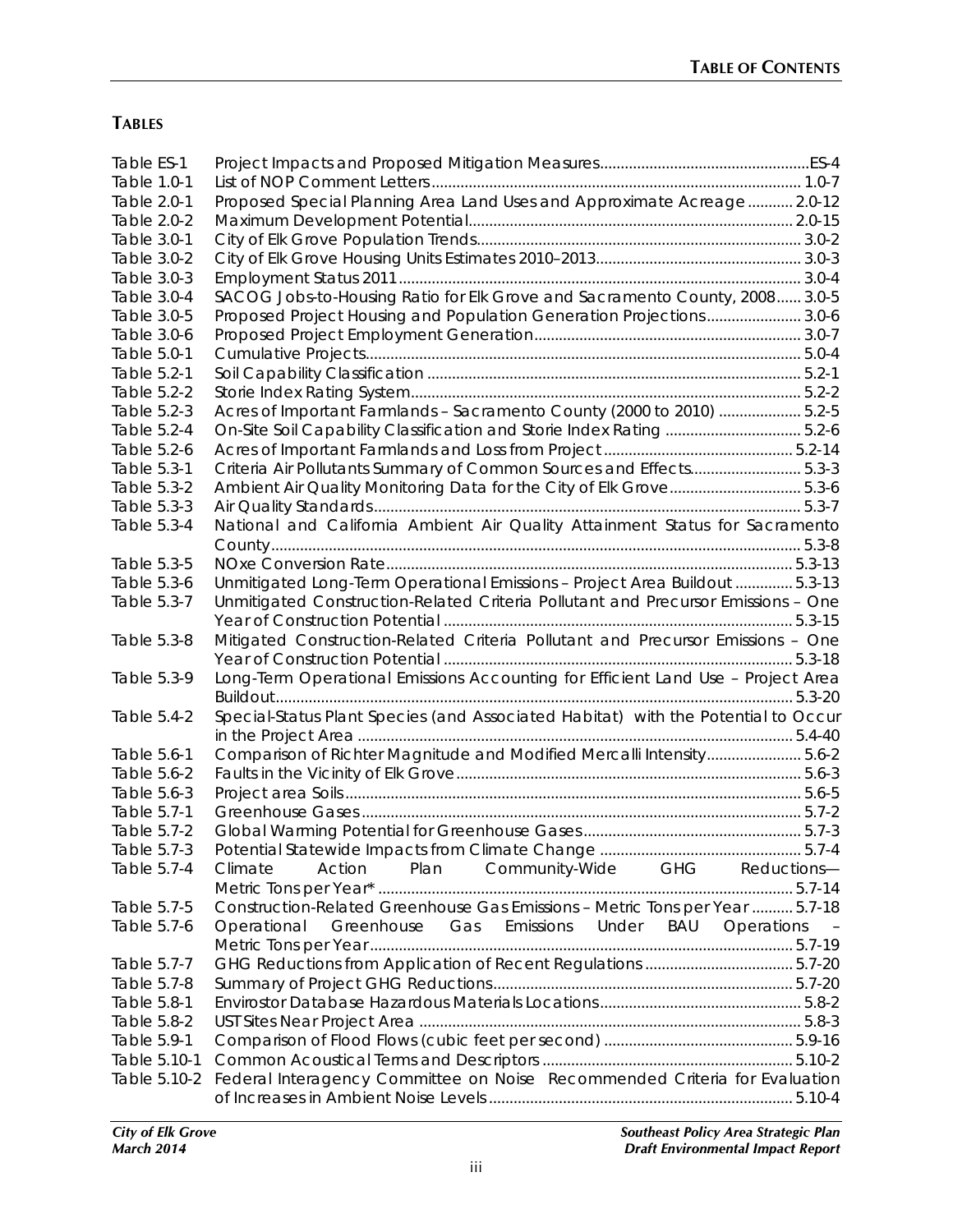| Table 5.10-3<br>Table 5.10-4 | Summary of Short-Term Ambient Noise Measurement Data5.10-8                                   |
|------------------------------|----------------------------------------------------------------------------------------------|
| Table 5.10-5                 | Summary of Long-Term Ambient Noise Measurement Data5.10-9                                    |
| Table 5.10-6                 |                                                                                              |
|                              | Maximum Allowable Noise Exposure -Transportation Noise Sources (Elk Grove                    |
| Table 5.10-7                 | Exterior Noise Level Performance Standards for Non-Transportation Noise Sources              |
|                              |                                                                                              |
|                              |                                                                                              |
|                              | Table 5.10-10 Predicted Increases in Traffic Noise Levels Existing and Existing Plus Project |
|                              |                                                                                              |
|                              | Table 5.10-11 Representative Construction Equipment Vibration Levels 5.10-26                 |
|                              | Table 5.10-12 Distance to Potential Impact Contour for Construction Equipment  5.10-27       |
|                              |                                                                                              |
|                              |                                                                                              |
|                              | Table 5.12-1 Water Supply Entitlements, Water Rights, and Water Service Contracts to Meet    |
|                              |                                                                                              |
|                              | Table 5.12-2 Zone 40 Current and Projected Surface Water Supply in Five-Year Increments      |
|                              |                                                                                              |
|                              | Table 5.12-3 Zone 40 Current and Projected Groundwater Pumping in Five-Year Increments       |
|                              |                                                                                              |
|                              | Table 5.12-4 SCWA Zone 40 Water Demands in Five-Year Increments (AF/year) 5.12-5             |
|                              |                                                                                              |
|                              |                                                                                              |
|                              |                                                                                              |
|                              |                                                                                              |
|                              |                                                                                              |
|                              |                                                                                              |
| Table 5.13-3                 |                                                                                              |
|                              | Table 5.13-4 Peak-Hour Intersection Level of Service - Existing Conditions5.13-8             |
| Table 5.13-5                 |                                                                                              |
| Table 5.13-6                 |                                                                                              |
| Table 5.13-7                 | Existing Plus Project Roadway Segment Level of Service - On-Site Roadways 5.13-21            |
| Table 5.13-8                 | Peak-Hour Intersection Level of Service - Existing Plus Project Conditions  5.13-29          |
|                              |                                                                                              |
|                              | Table 5.13-10 Peak-Hour Intersection Level of Service - 2035 Cumulative Plus                 |
|                              |                                                                                              |
|                              |                                                                                              |
| Table 6.0-1                  |                                                                                              |
| Table 7.0-1                  |                                                                                              |
| Table 7.0-2                  |                                                                                              |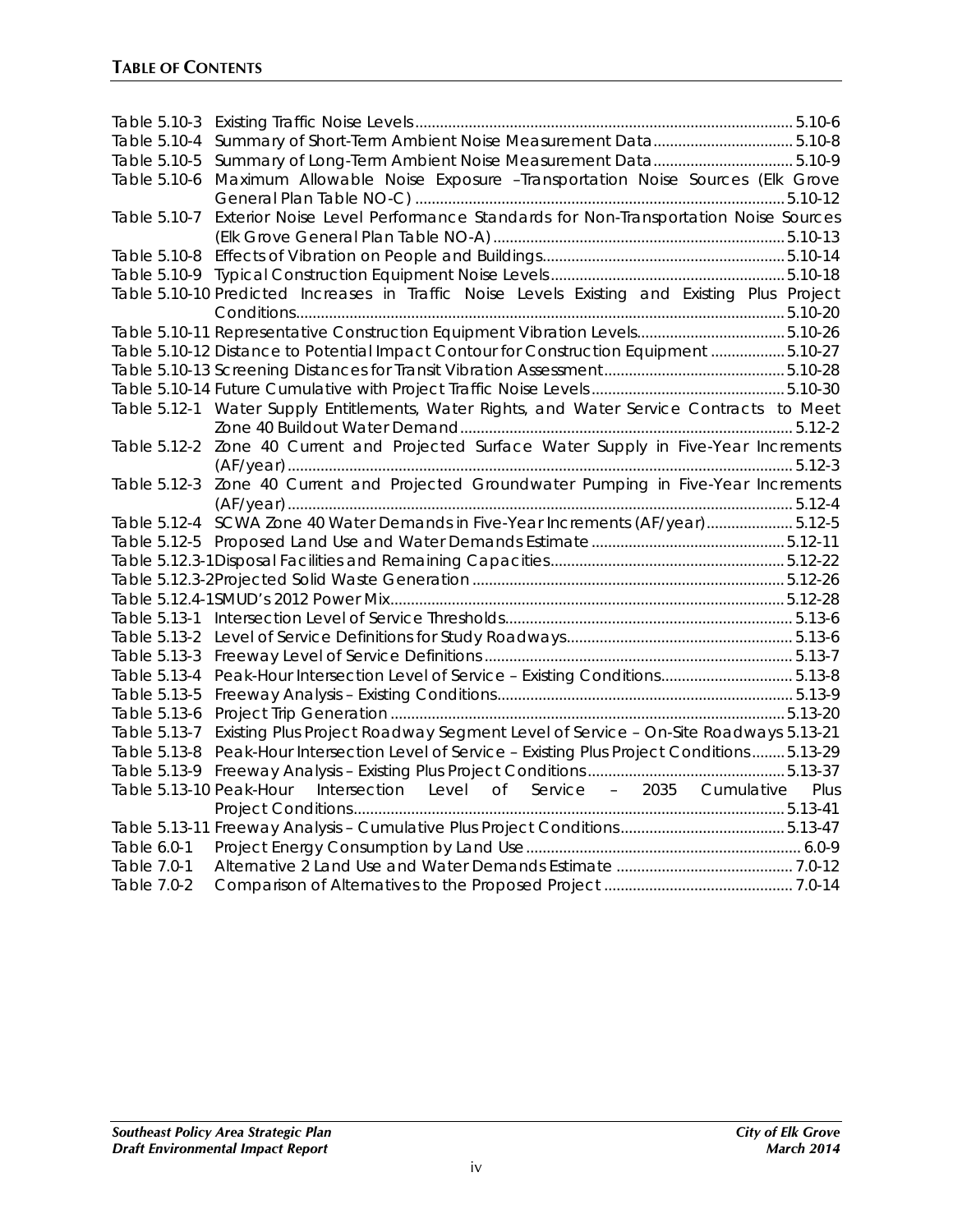# **FIGURES**

| Figure 2.0-1        |                                                                                  |  |
|---------------------|----------------------------------------------------------------------------------|--|
| Figure 2.0-2        |                                                                                  |  |
| Figure 2.0-3        |                                                                                  |  |
| Figure 2.0-4        |                                                                                  |  |
| Figure 2.0-5        |                                                                                  |  |
| Figure 2.0-6        |                                                                                  |  |
| Figure 2.0-7        |                                                                                  |  |
| Figure 2.0-8        |                                                                                  |  |
| Figure 4.0-1        |                                                                                  |  |
| Figure 5.2-1        |                                                                                  |  |
| Figure 5.2-2        |                                                                                  |  |
| Figure 5.4-1        |                                                                                  |  |
| Figure 5.4-2        | Potentially Jurisdictional Features Within Project Study Area  5.4-13            |  |
| Figure 5.4-3        | Previously Recorded Occurrences of Special-Status Species Within 5 Miles of      |  |
|                     |                                                                                  |  |
|                     |                                                                                  |  |
| Figure 5.4-4        | Potential Habitat for Valley Elderberry Longhorn Beetle, Giant Garter Snake, and |  |
|                     |                                                                                  |  |
| <b>Figure 5.4-5</b> |                                                                                  |  |
| Figure 5.5-1        |                                                                                  |  |
| Figure 5.6-1        |                                                                                  |  |
| Figure 5.8-1        |                                                                                  |  |
|                     |                                                                                  |  |
|                     |                                                                                  |  |
|                     |                                                                                  |  |
|                     |                                                                                  |  |
|                     |                                                                                  |  |
|                     |                                                                                  |  |
|                     |                                                                                  |  |
|                     |                                                                                  |  |